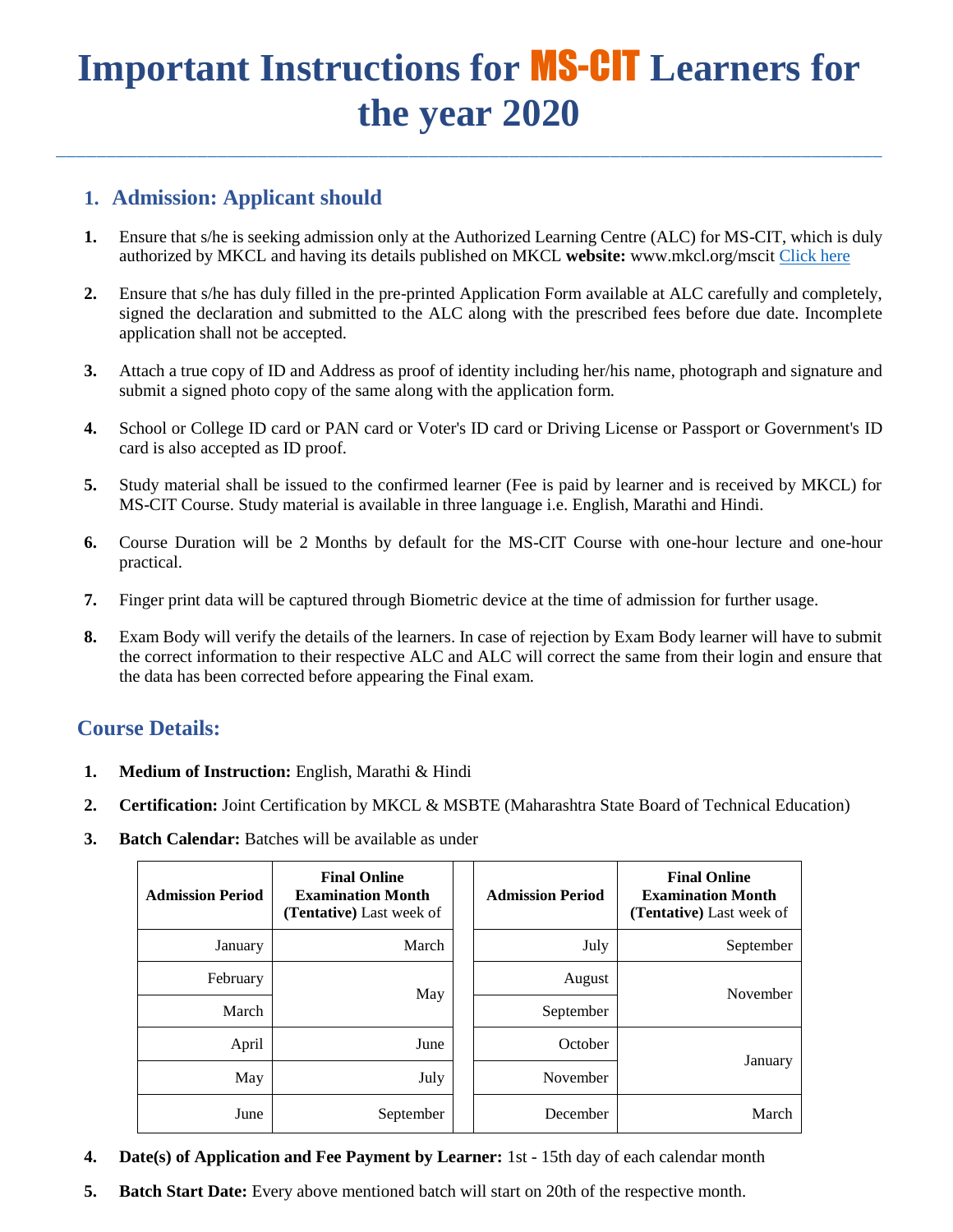## **2. MS-CIT Fees**

#### **Fees structure for the year 2020**

#### **For Mumbai Metropolitan Region Development Authority (MMRDA) Region:**

| Mode                      | <b>Total Fee</b><br>(Rupees) | 1 <sup>st</sup> Installment<br>(Rupees) | $2nd$ Installment<br>(Rupees) |
|---------------------------|------------------------------|-----------------------------------------|-------------------------------|
| <b>Single Installment</b> | $4500/-$                     | $4500/-$                                | N/A                           |
| <b>Two Installments</b>   | $4700/-$                     | $2350/-$                                | $2350/-$                      |

Total fee is including of Course fees, Examination fees and Certification fees

#### **Except Mumbai Metropolitan Region Development Authority (MMRDA) Region (for Rest of Maharashtra):**

\_\_\_\_\_\_\_\_\_\_\_\_\_\_\_\_\_\_\_\_\_\_\_\_\_\_\_\_\_\_\_\_\_\_\_\_\_\_\_\_\_\_\_\_\_\_\_\_\_\_\_\_\_\_\_\_\_\_\_\_\_\_\_\_\_\_\_\_\_\_\_\_\_\_\_\_\_\_\_\_\_\_\_\_\_\_\_\_

| Mode                      | <b>Total Fee</b><br>(Rupees) | 1 <sup>st</sup> Installment<br>(Rupees) | $2nd$ Installment<br>(Rupees) |
|---------------------------|------------------------------|-----------------------------------------|-------------------------------|
| <b>Single Installment</b> | $4000/-$                     | $4000/-$                                | N/A                           |
| <b>Two Installments</b>   | 4200/-                       | $2100/-$                                | $2100/-$                      |

Total fee is including of Course fees, Examination fees and Certification fees

**\_\_\_\_\_\_\_\_\_\_\_\_\_\_\_\_\_\_\_\_\_\_\_\_\_\_\_\_\_\_\_\_\_\_\_\_\_\_\_\_\_\_\_\_\_\_\_\_\_\_\_\_\_\_\_\_\_\_\_\_\_\_\_\_\_\_\_\_\_\_\_\_\_\_\_\_\_\_\_\_\_\_\_\_\_\_\_\_\_\_\_\_ \* MKCL reserves the right to modify the Fees of Courses during the year without any prior notice and MKCL shall not be liable to anyone for any such modification/s.**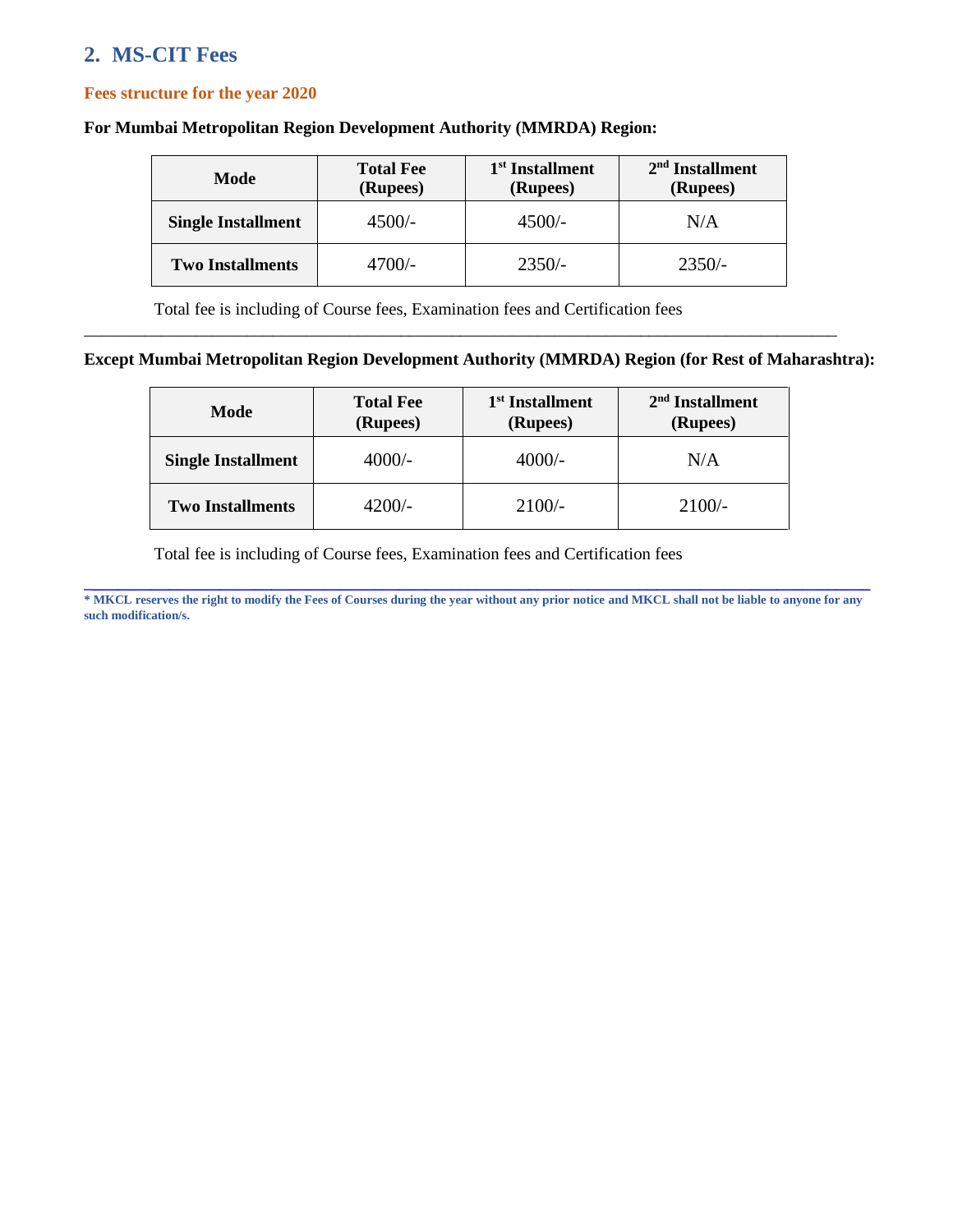## **Applicant should**

- **1.** Demand system printed receipt and verify the amount printed on fee receipt and ensure that it is equal to the amount s/he has actually paid to the ALC.
- **2.** Verify her / his name printed on this fee receipt and get it corrected, if required, within 24 hours of last date of payment. This name shall appear on her / his MS-CIT Certificate. The request for the change of name on the Certificate shall not be entertained later.
- **3.** Ensure that the fees are paid before the stipulated due dates.
- **4.** We consider the learner as registered learner, only after admission, procedure is completed and fees are fully paid by him / her.
- **5.** In case of learners who have opted for Installment Mode, such learners should pay the 2nd installment in prescribed schedule. If 2nd installment is not paid by such learners, then they will not be considered eligible for Final Online Examination.
- **6.** If the complete payment is not done, then the Applicant will not be considered as registered learner.
- **7.** Note that fees once paid are non-refundable and non-transferable under any circumstances.

#### **3. Academics**

- **1.** Learner should refer to Academic Calendar and Day-wise Breakup of the syllabus as published on MKCL website or made available at the ALC.
- **2.** Learner should record his/her attendance through Biometric device on daily basis.
- **3.** Please ensure that you have received the ERA login ID and Password for accessing the e-Content in ERA (eLearning Revolution for All) by using the headphone.
- **4.** Please ensure that you have received the printed study material in English/Marathi/Hindi (If applicable).
- **5.** Daily attendance and completion of session through ERA is mandatory. If not done learner will lose the marks. MKCL will not be responsible for loss of marks.
- **6.** Exam will be scheduled on basis of marks received to MKCL by the ALC.
- **7.** Learner will be able to learn through ERA Login and login will expire after the completion of course duration selected while taking the admission.
	- **a.** As the course is of 2 Months Batch Duration, login will be valid for 2 months from the date of admission confirmation
	- **b.** In case learner does not complete the learning within specified batch duration then learner's course validity will be extended till next 2 months.
	- **c.** If Learner fails to become eligible for exam even after the validity extension, s/he will have to register afresh again by paying full Course Fees.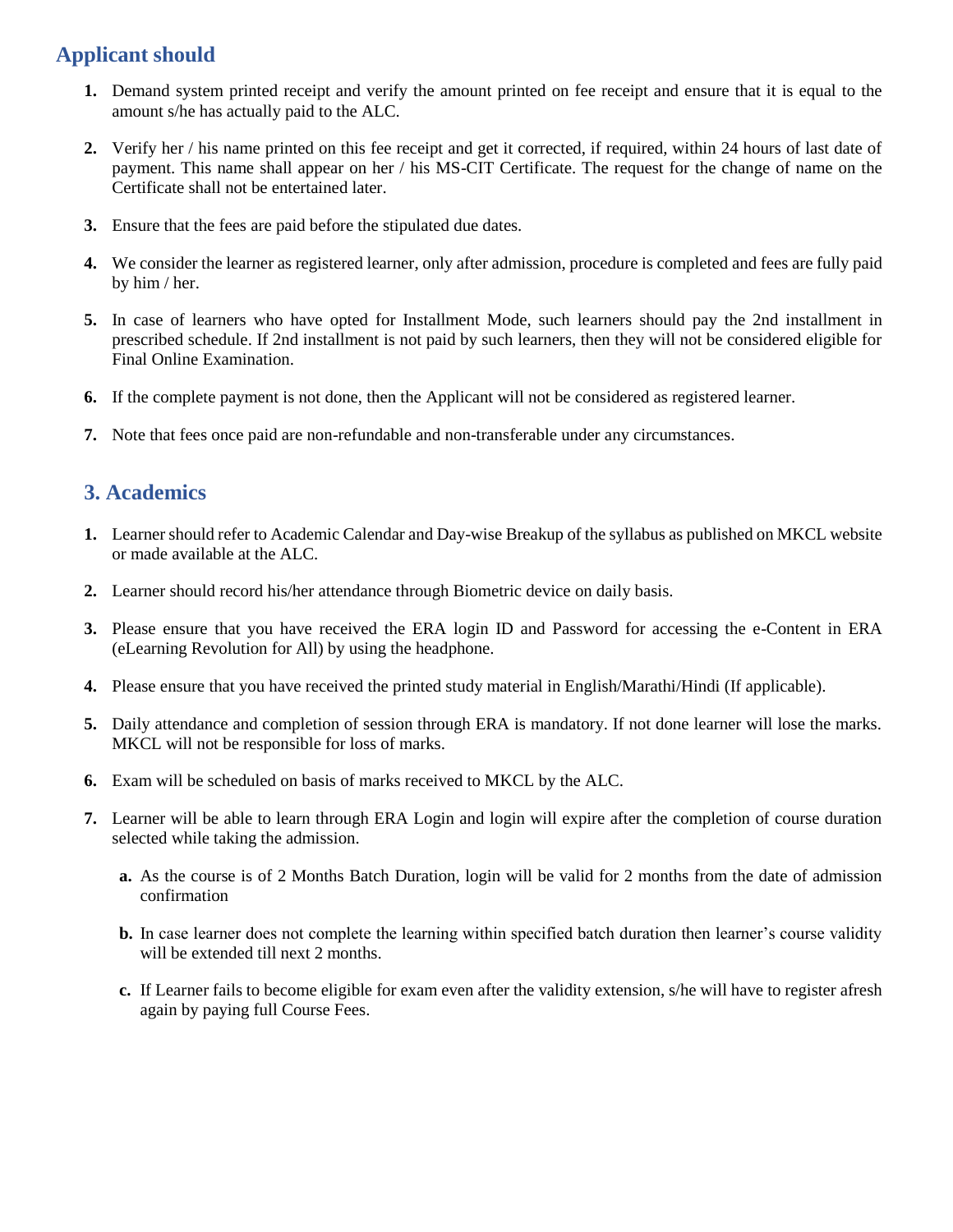#### **4. Examination:**

- **Eligibility to Appear for Final Online Examination:**
- **o** Completion of minimum 20 marks before prescribed schedule
- **o** Completion of minimum 40 Sessions before prescribed schedule

Those learners who will not satisfy all the above-mentioned eligibility criteria, they will not be able to appear for Final Online Examination.

#### **Passing Criteria:**

- o Minimum 20 marks are mandatory in Internal to become eligible to appear for Final Online Examination.
- **o** Minimum 40 marks out of 100 marks.
- **o** Individual Passing in Internal Score and Final Online Examination.

## **Guidelines:**

- It is mandatory to use biometric device at the time of Final Online Examination.
- Learner has to mark his/her attendance through biometric device to appear for Final Online Examination.
- Final Online examination will be conducted under surveillance of camera. Hence learners Photo and Video will be captured by the camera throughout the exam period.
- MKCL and Exam Body will use the Photo and Video data for further processing.
- Collect appearing certificate printout after the final exam from the exam center.
- Normally exam will be schedule in same center where learner is learning the course. But in some case exam will be scheduled in another center. In this case learner has to travel to the exam center at his/her own cost.
- While appearing for the examination, learner has to carry the printout of Hall Ticket and original Identity proof.
- MKCL reserves the right to modify the terms and conditions without any prior notice and MKCL shall not be liable to anyone for any such modifications.
- MKCL reserves the right to modify the Academic Pattern, Evaluation Patter and Certification Pattern without any prior notice and MKCL shall not be liable to anyone for any such modification/s.
- MKCL may use the learners' information for marketing & communication purpose.
- MKCL reserves the right to modify the Fees of Courses during the year without any prior notice and MKCL shall not be liable to anyone for any such modification/s.

#### **5. Re-Examination:**

Re-Exam fees: Rs.355/-

 Please note that in the case of failure or absenteeism in the first available final online exam attempt, Learner can appear for re-examination for next two consecutive available exam events by paying requisite fees at enrolled MS-CIT Center. If Learner remains absent or fails in these two attempts, s/he will have to register afresh again by paying full Course Fees.